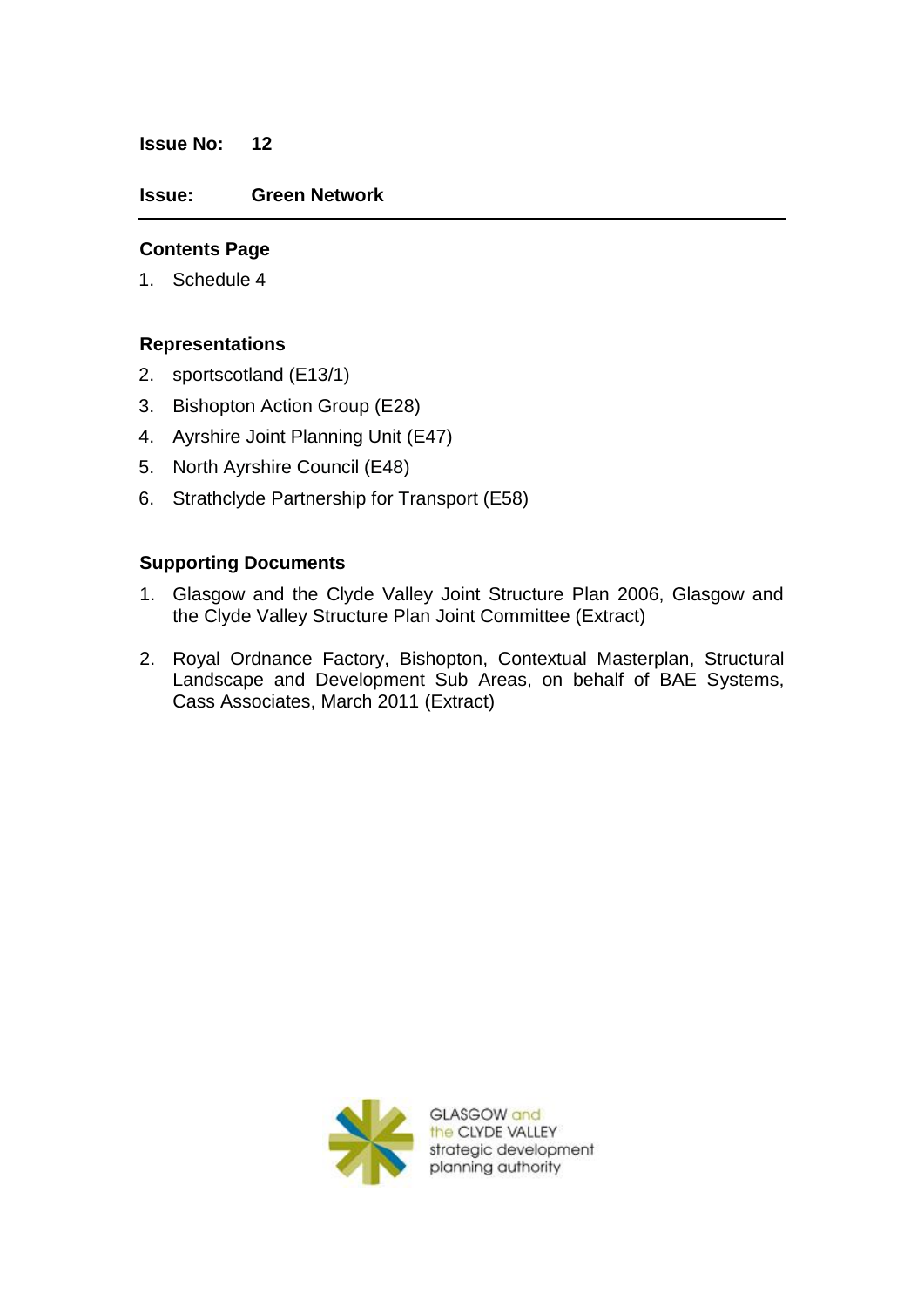| <b>Issue 12</b>                                                            | <b>Green Network</b>                                       |                  |
|----------------------------------------------------------------------------|------------------------------------------------------------|------------------|
| Development plan<br>reference:                                             | <b>Spatial Framework 2: Environmental</b><br><b>Action</b> | <b>Reporter:</b> |
| Body or person(s) submitting a representation raising the issue (including |                                                            |                  |
| reference number):                                                         |                                                            |                  |
| E13/1 sportscotland                                                        |                                                            |                  |
| E28 Bishopton Action Group                                                 |                                                            |                  |
| E47 Ayrshire Joint Planning Unit                                           |                                                            |                  |
| <b>E48 North Ayrshire Council</b>                                          |                                                            |                  |
|                                                                            |                                                            |                  |
| E58 Strathclyde Partnership for Transport                                  |                                                            |                  |
| <b>Provision</b><br>the <b>the</b><br>of <b>o</b>                          | Introduction and bullet point 3 (page 32, paragraph 4.43)  |                  |
| development plan to                                                        |                                                            |                  |
| which the<br>issue                                                         |                                                            |                  |
| relates:                                                                   |                                                            |                  |
| Planning authority's summary of the representation(s):                     |                                                            |                  |

## **E13/1 sportscotland**

Wording on page 32, paragraph 4.43 should be amended to reflect the need to protect as well as provide for access networks and natural leisure facilities.

## **E28 Bishopton Action Group**

Schedule 1(f) of the Glasgow and Clyde Valley Joint Structure Plan 2006 lists Bishopton as a green network priority. In addition paragraph 8.28 of the same document states "Joint working on the Strategic Green Network Partnership for Glasgow and the Clyde Valley has confirmed that there are potential new greening projects which will support the metropolitan flagship initiatives and planned Community Growth Areas". It specifically listed Bishopton Community Forest Park. These projects were supposed to complement local green space initiatives and the government's action programme for tackling urban dereliction through promotion of Woodlands in and Around Towns programme (WIAT) and the Central Scotland Forest. The omission of these major pieces of environmental infrastructure adds to the case that Bishopton is an unsustainable and unviable Community Growth Area.

# **E47 Ayrshire Joint Planning Unit**

The prominence given to the Glasgow and Clyde Valley Green Network and woodland planting as part of the Central Scotland Green Network is to be welcomed. However the need for this to coordinate with and be integrated with an Ayrshire Green Network through the development of strategic green corridors linking Ayrshire and the Glasgow City Region as part of Central Scotland Green Network, as recognised in National Planning Framework 2, needs formal strategic recognition in the Strategic Development Plan. Such enhancements to the Central Scotland Green Network should seek to achieve multiple benefits wherever possible (page 32, paragraph. 4.45-47).

### **E48 North Ayrshire Council**

The prominence given to the Glasgow and Clyde Valley Green Network and woodland planting as part of the Central Scotland Green Network is to be welcomed. However, North Ayrshire Council objects to the lack of recognition in the Strategic Development Plan or its Strategic Environmental Assessment of the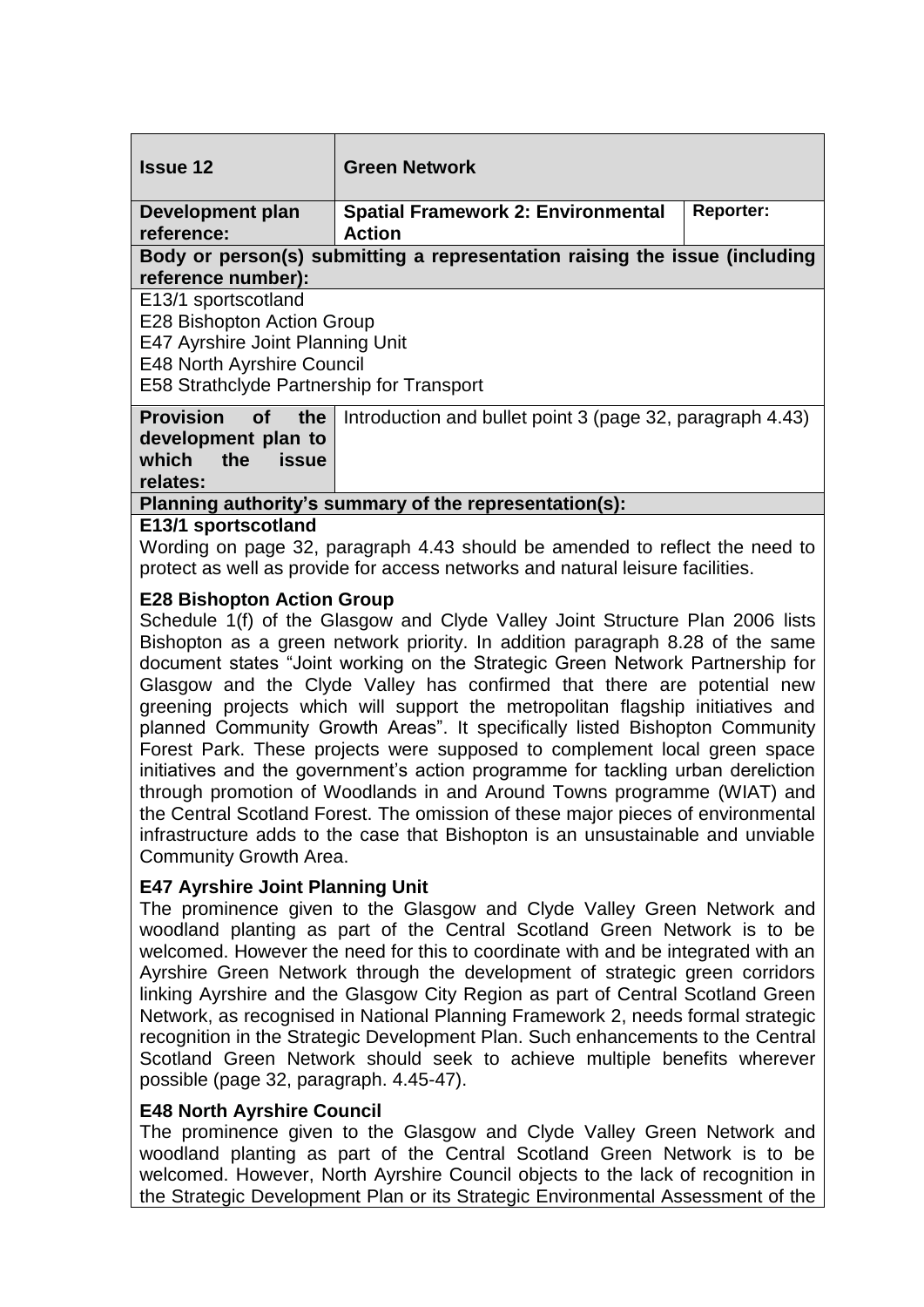scope for integration with an Ayrshire Green Network through the development of strategic green corridors linking Ayrshire and the Glasgow City Region as part of the Central Scotland Green Network.

### **E58 Strathclyde Partnership for Transport**

Suggest inserting a reference to linking Green Network walking and cycling routes to public transport hubs, where possible (page 19).

### **Modifications sought by those submitting representations:**

### **E13/1 sportscotland**

Add additional text in bold (paragraph 4.43, bullet point 3):

"promoting health and recreation by **protecting and** providing sustainable access networks and natural leisure facilities."

Change the term "natural leisure facilities" in paragraph 4.43, bullet point 3 which is not a term that is considered commonly used to "**outdoor sport and recreation'** is more commonly used and understood.

### **E28 Bishopton Action Group**

Lack of the green network provision set out in the 2006 Structure Plan should influence the decision to identify Bishopton as a Community Growth Area.

## **E47 Ayrshire Joint Planning Unit**

Textual change to ensure integration across Central Scotland Green Network area.

### **E48 North Ayrshire Council**

The Strategic Development Plan should incorporate wording to this effect in paragraph 4.46:

"Such enhancements to the CSGN should seek to achieve multiple benefits wherever possible."

### **E58 Strathclyde Partnership for Transport**

Insert a reference on page 19 to linking Green Network walking and cycling routes to public transport hubs, where possible.

### **Summary of responses (including reasons) by planning authority:**

### **E13/1 sportscotland**

The Glasgow and the Clyde Valley Strategic Development Planning Authority notes the additional text proposed for bullet point 3.

With regard to use of the term 'natural leisure facilities' the Glasgow and the Clyde Valley Strategic Development Planning Authority considers this to be appropriate terminology following discussions with its constituent local authorities and environmental stakeholders.

# **E28 Bishopton Action Group**

The Glasgow and the Clyde Valley Strategic Development Planning Authority rejects the proposed modification. The Glasgow and the Clyde Valley Strategic Development Planning Authority strongly supports the continued need for Community Growth Areas as a key part of its Spatial Vision and Spatial Development Strategy. In this context the integration and development of the green network remains an integral part of all Community Growth Areas and the continuation of this approach is implicit within the Proposed Plan (paragraph 4.15). Specific green network opportunities for each Community Growth Area therefore are to be integral to Masterplans (Supporting Document 1) and detailed